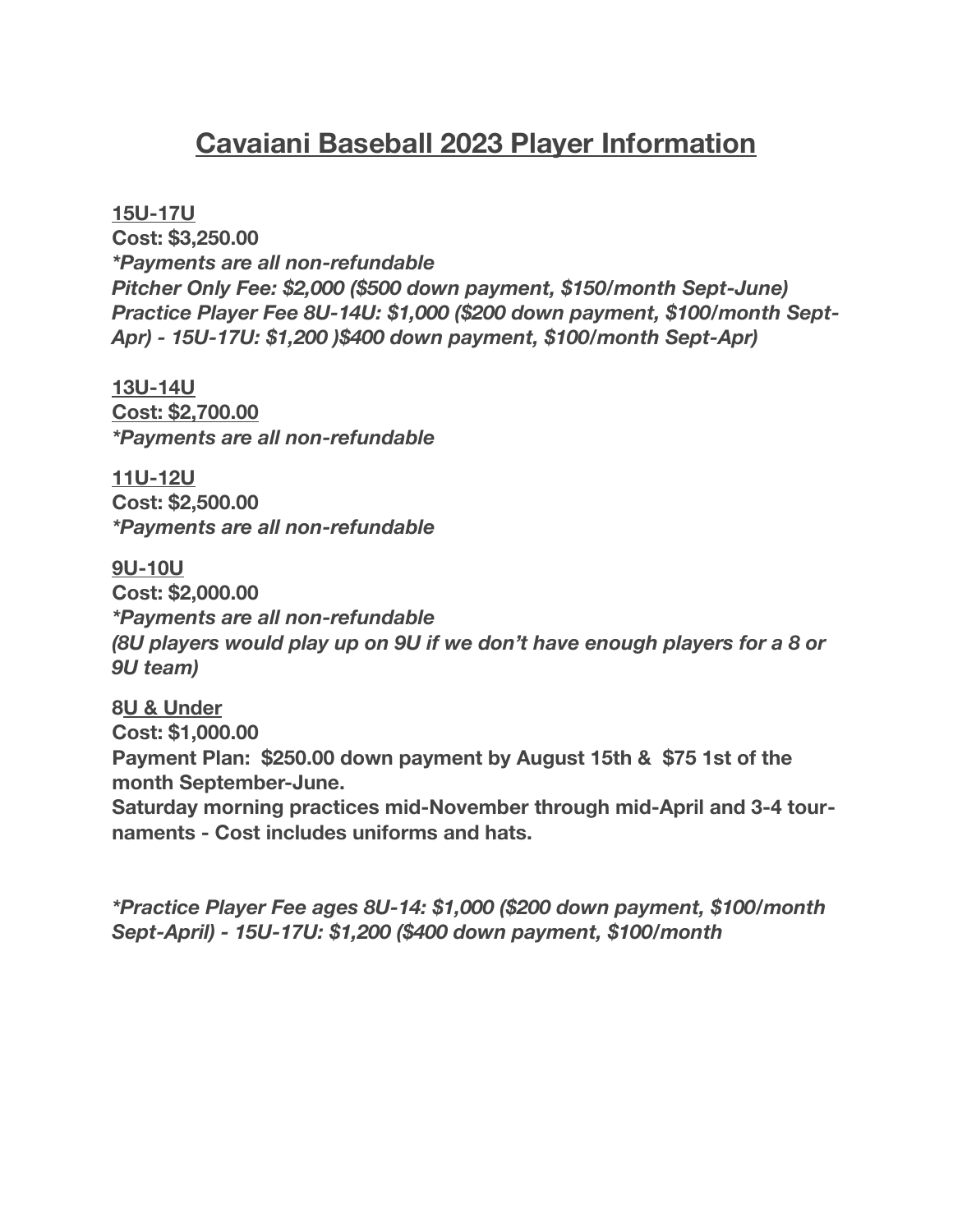## **Training**

- 8U-14U - practices 1 time per week December-mid March and then 2 per week Mid March until tournaments begin in late April. Once tournaments begin we practice once per week again.

- 15U-17U - practice will be 2 times per week December through mid March until the boys go back to high school practices. We will practice again once per week on Tuesday mornings during the tournament season in June and July.

## **Tournaments**

- 6 Tournaments 15U-17U Mid June to End of July
- 5-7 Tournaments 9U-14U (Late April to late June or early July)
- Likely destinations: Wisconsin, Illinois, Indiana, Iowa

## **Recruiting**

- Personal consultation with every player/family 16U-17U

-1 Video Per Year (If necessary)

## **Uniforms**

- 2 Hats and 2 Jersey's (All included in player fee)
- Pants are purchased separately by player

## **Coaching Staff**

- Rick Cavaiani, Luke Curtis, Cole Kraft, ET Maoz, Brandon Huffman Troy Mannebach, Ben Destiche and more…

## **How many players on roster?**

10-16 players total/team (Depending on age group) Typically 9-11 for younger teams and 12-16 for 15U-17U. These do vary team by team and year by year.

## **Practice Player Package?**

All winter practices… 1 Hat, Tee Shirt, lesson and training discounts.

**Winter Practices** - NOT Mandatory (November, December, January, February, March)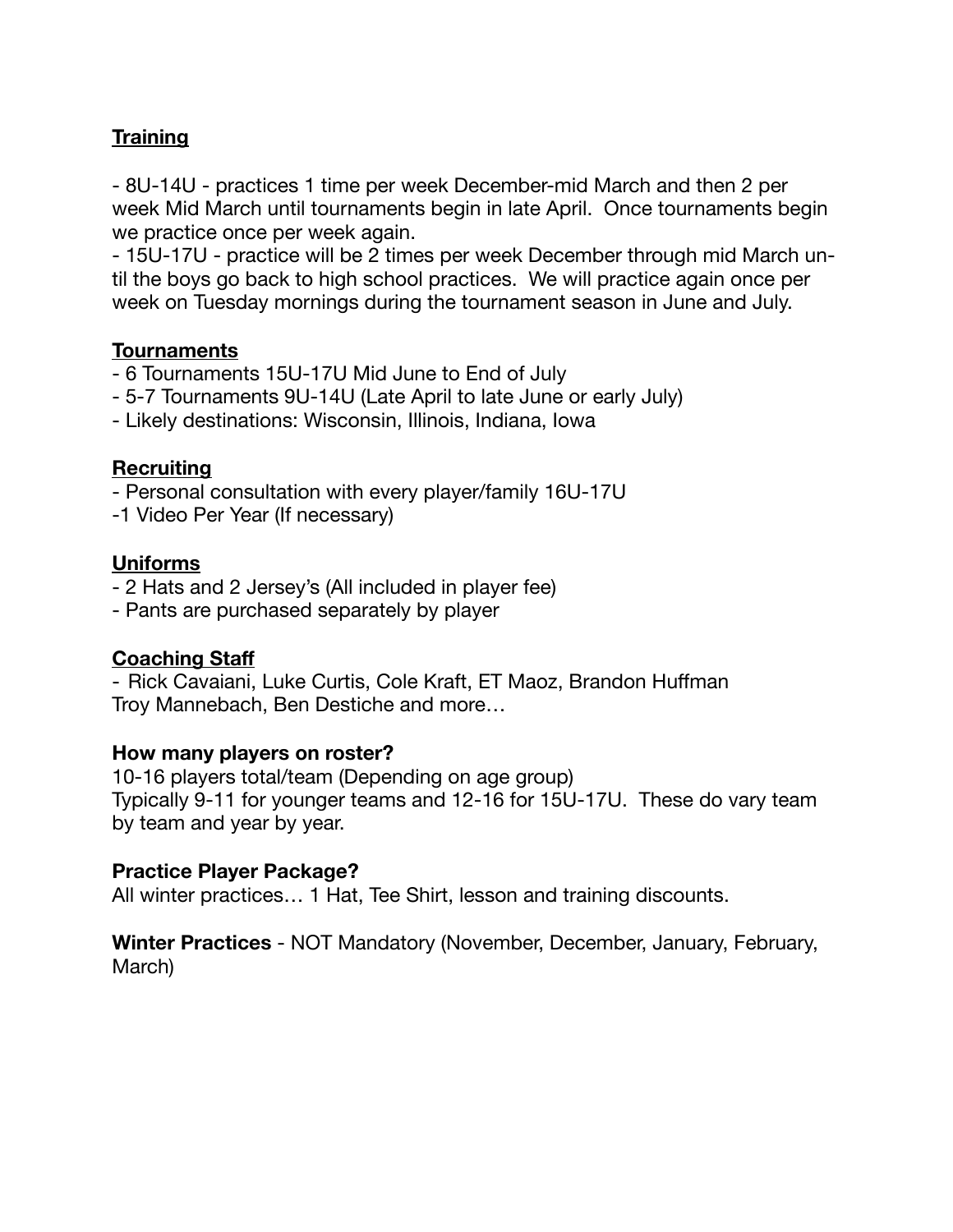## **Payment Options Breakdown Per Age Group**

#### **15U-17U**

Option 1: Pay in full by August 15th

Option 2: Down payment August 15th & monthly payments Sept 1-June 1 (\$275) Option 3: Quarterly Payments with down payment August 15th and quarterly payments Sept 1st, Dec 1st, March 1st & June 1st (\$687.50 per quarter every 3 months)

#### **13U-14U**

Option 1: Pay in full by August 15th

Option 2: Down payment August 15 & monthly payments Sept 1-June 1 (\$225) Option 3: Quarterly Payments with down payment August 15th and quarterly payments Sept 1st, Dec 1st, March 1st & June 1st (\$550.00 per quarter)

#### **11U-12U**

Option 1: Pay in full by August 15th

Option 2: Down payment August 15th & monthly payments Sept 1-June 1 (\$200) Option 3: Quarterly Payments with down payment August 15th and quarterly payments Sept 1st, Dec 1st, March 1st & June 1st (\$500 per quarter)

#### **9U-10U**

Option 1: Pay in full by August 15th Option 2: Down payment August 15th & monthly payments Sept 1-June 1 (\$150) Option 3: Quarterly Payments with down payment August 15th & quarterly payments Sept 1st, Dec 1st, March 1st & June 1st (\$375 per quarter)

**8U** 

Option 1: Pay in full by August 15th

Option 2: Down payment August 15th & monthly payments Sept 1-June 1 (\$75) Option 3: Quarterly Payments with down payment August 15th & quarterly payments Sept 1st, Dec 1st, March 1st & June 1st (\$187.50 per quarter)

#### *\* A credit card will also be required to be on file with CBT reserving the right to charge the card if/or when payments are past due or delinquent \**